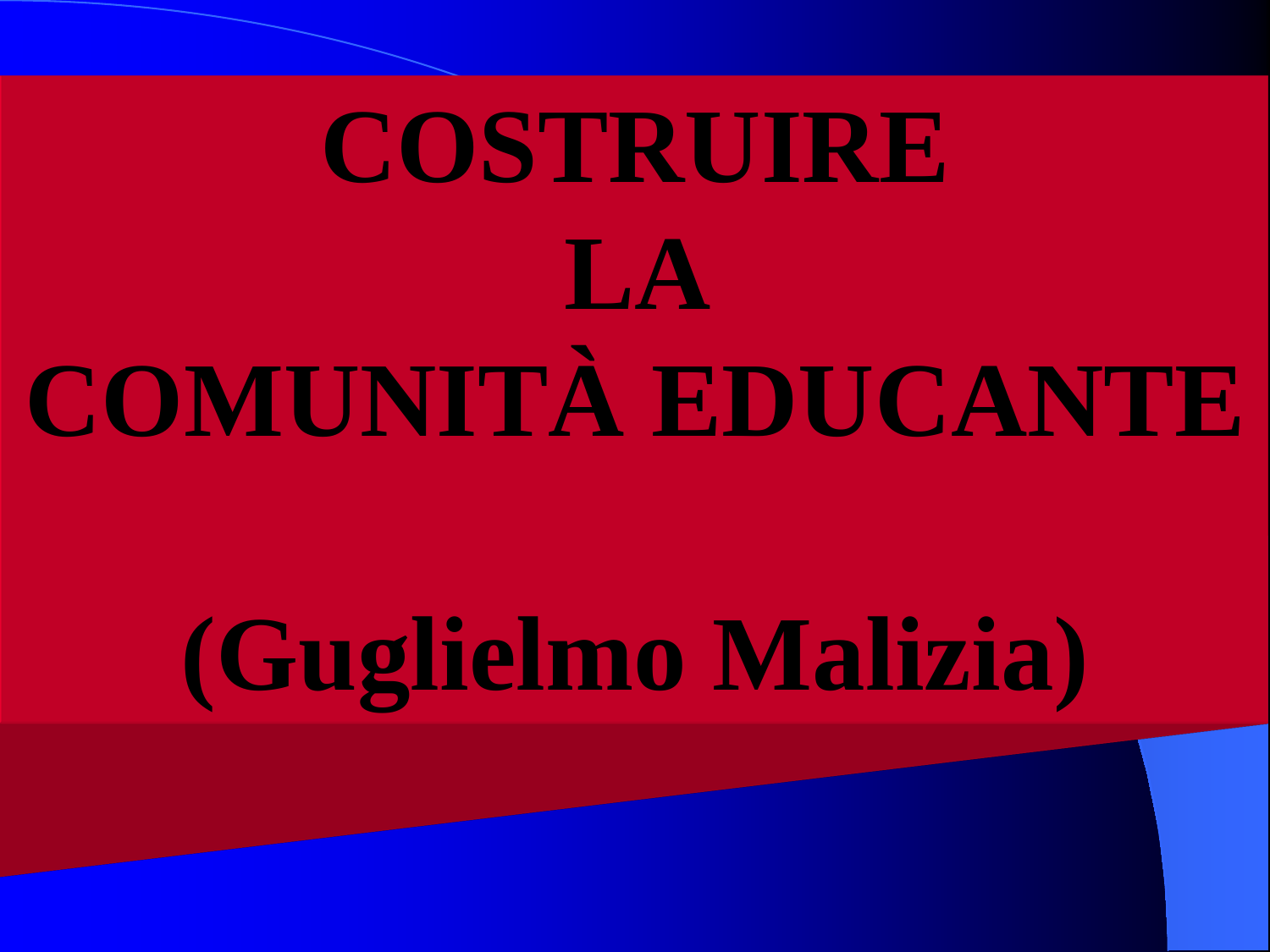# *Scuola Cattolica in Italia*  **Decimo Rapporto**

### *Ed. La Scuola – Brescia – 2008*

### **UNA SINTESI (Guglielmo Malizia)**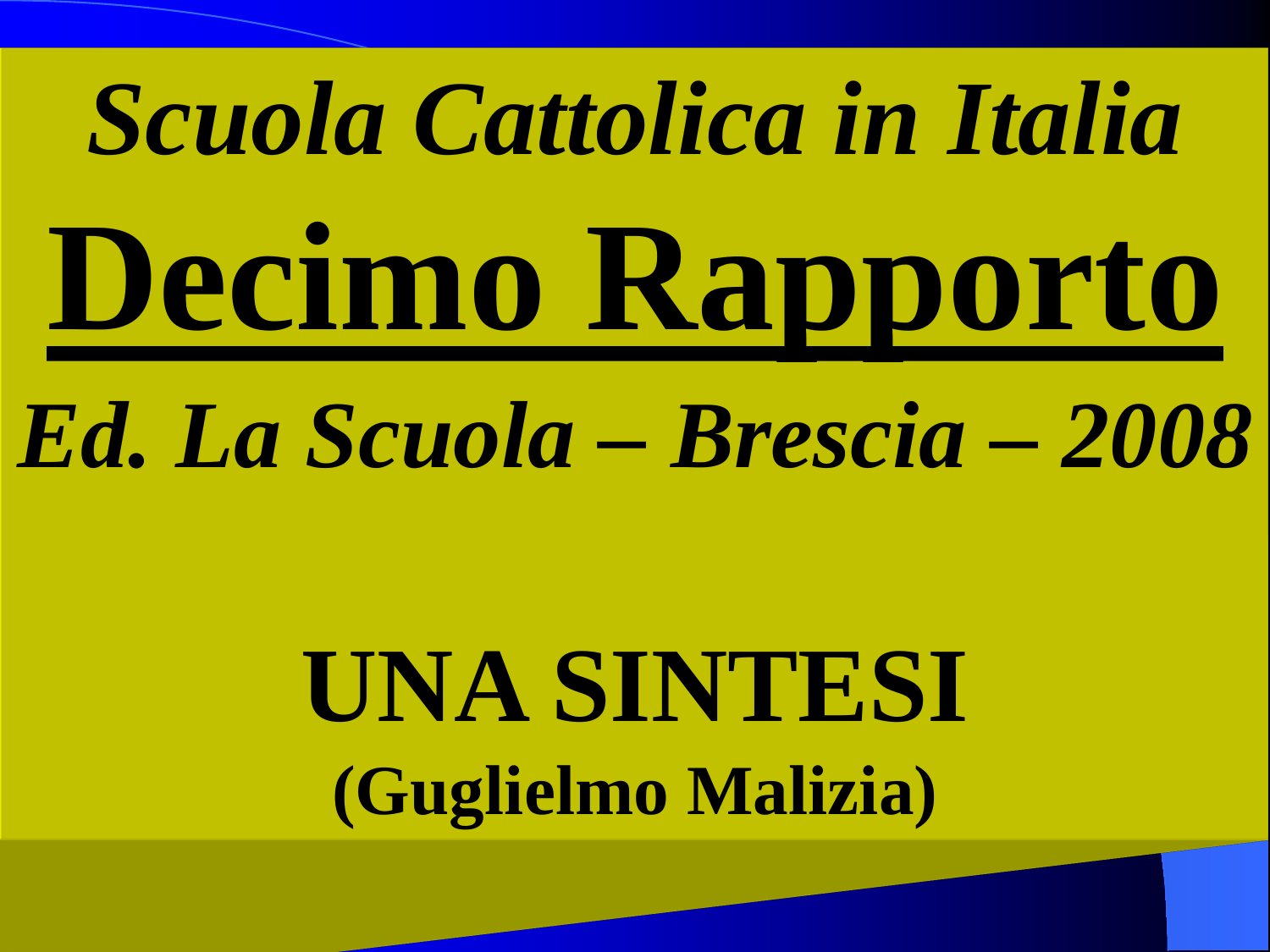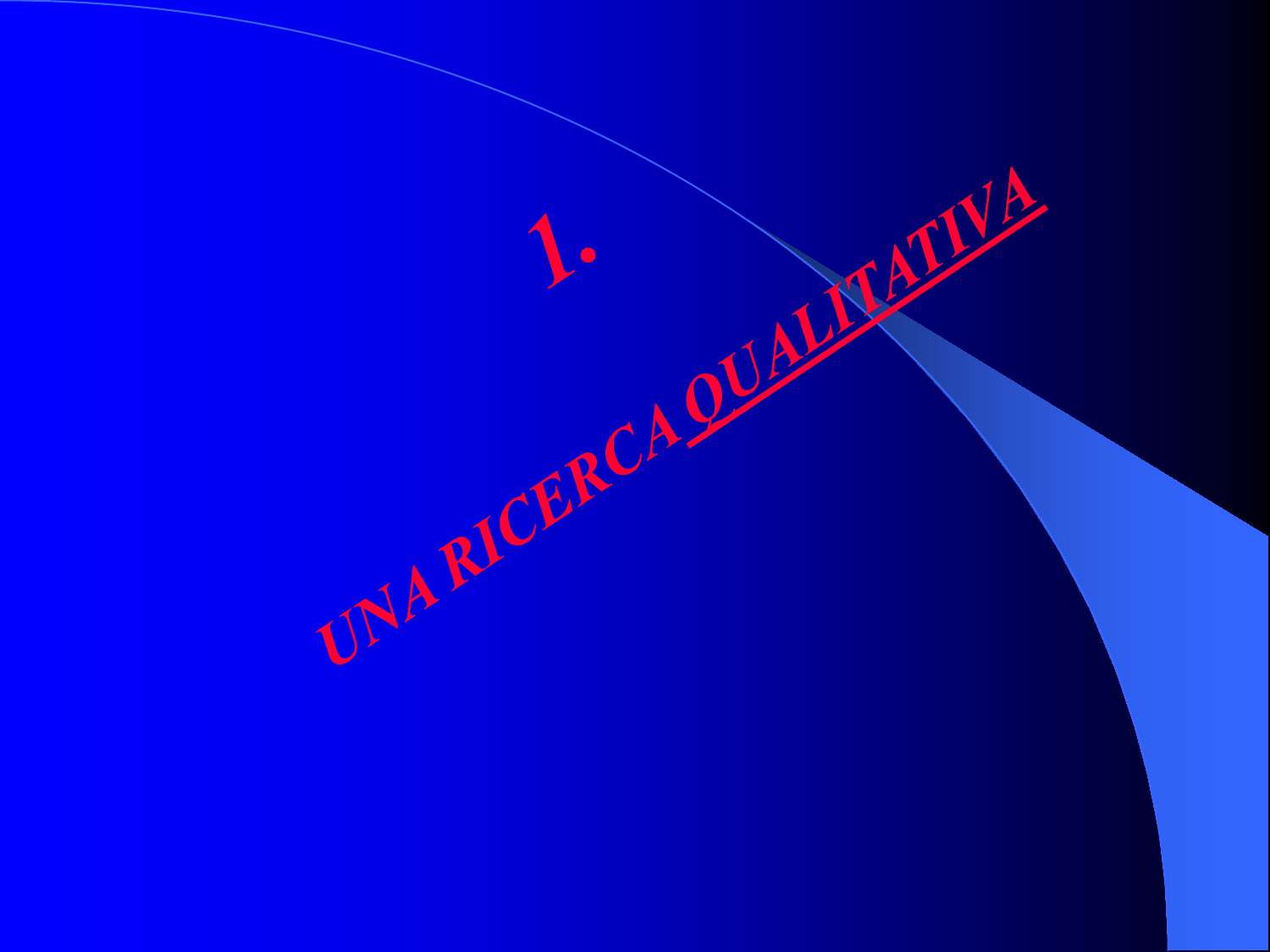*1.1. OSSERVAZIONE PARTECIPATA PRESSO SCUOLE/CFP DI ECCELLENZA:* **4 SCUOLE MATERNE DELLA FISM 9 ISTITUTI DELLA FIDAE 3 CFP DELLA CONFAP 4 ISTITUTI DEI MOVIMENTI**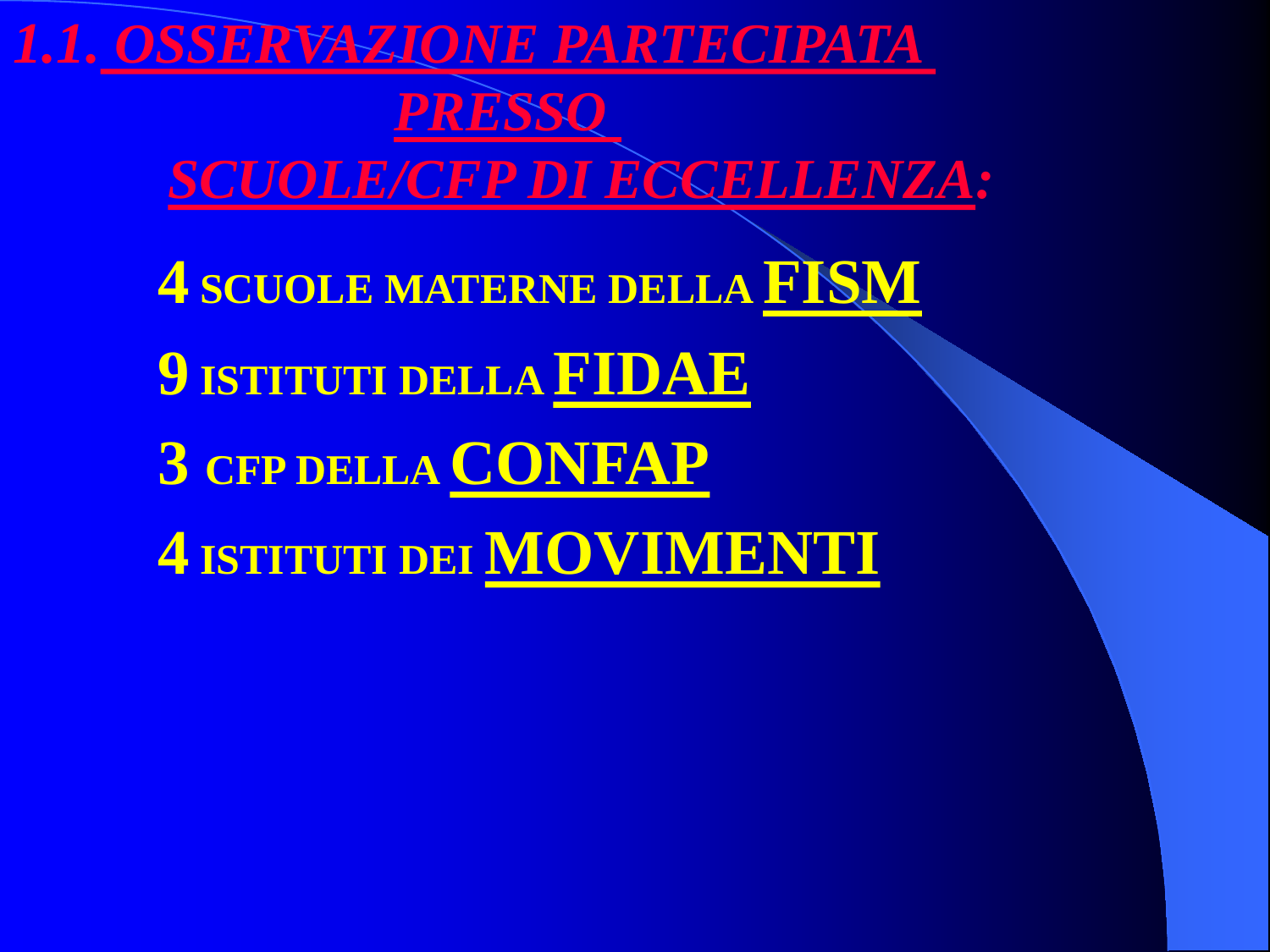*1.2. GLI STRUMENTI DI INDAGINE:*

**SCHEDA INFORMATIVA SULLA SCUOLA/CFP**

**GRIGLIA SULLA QUALITÀ DELLE RELAZIONI**

**FOCUS GROUP**

**INTERVISTA AL DIRIGENTE**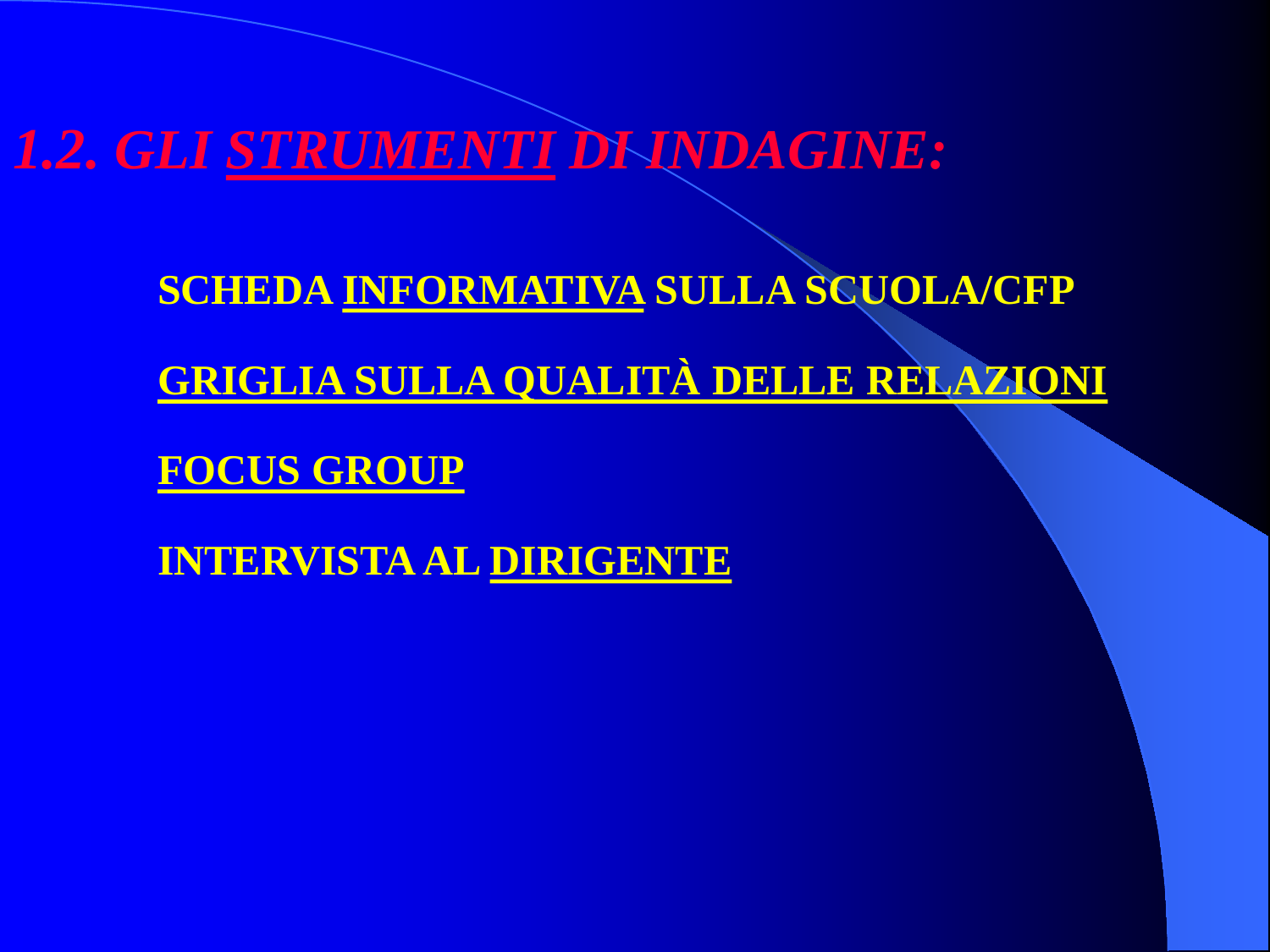*1.3. RISULTATI DELL'INDAGINE E DELLE RIFLESSIONI*

#### **1.3.1. PUNTI FORTI**

- **- CENTRALITÀ DELL'ALLIEVO**
- **- CONTINUITÀ SCUOLA-FAMIGLIA**
- **- LEGAME FEDE VITA**
- **- PASSIONE EDUCATIVA DEL PERSONALE DOCENTE**
- **- DIRIGENTI ANIMATORI DELLA COMUNITÀ EDUCANTE**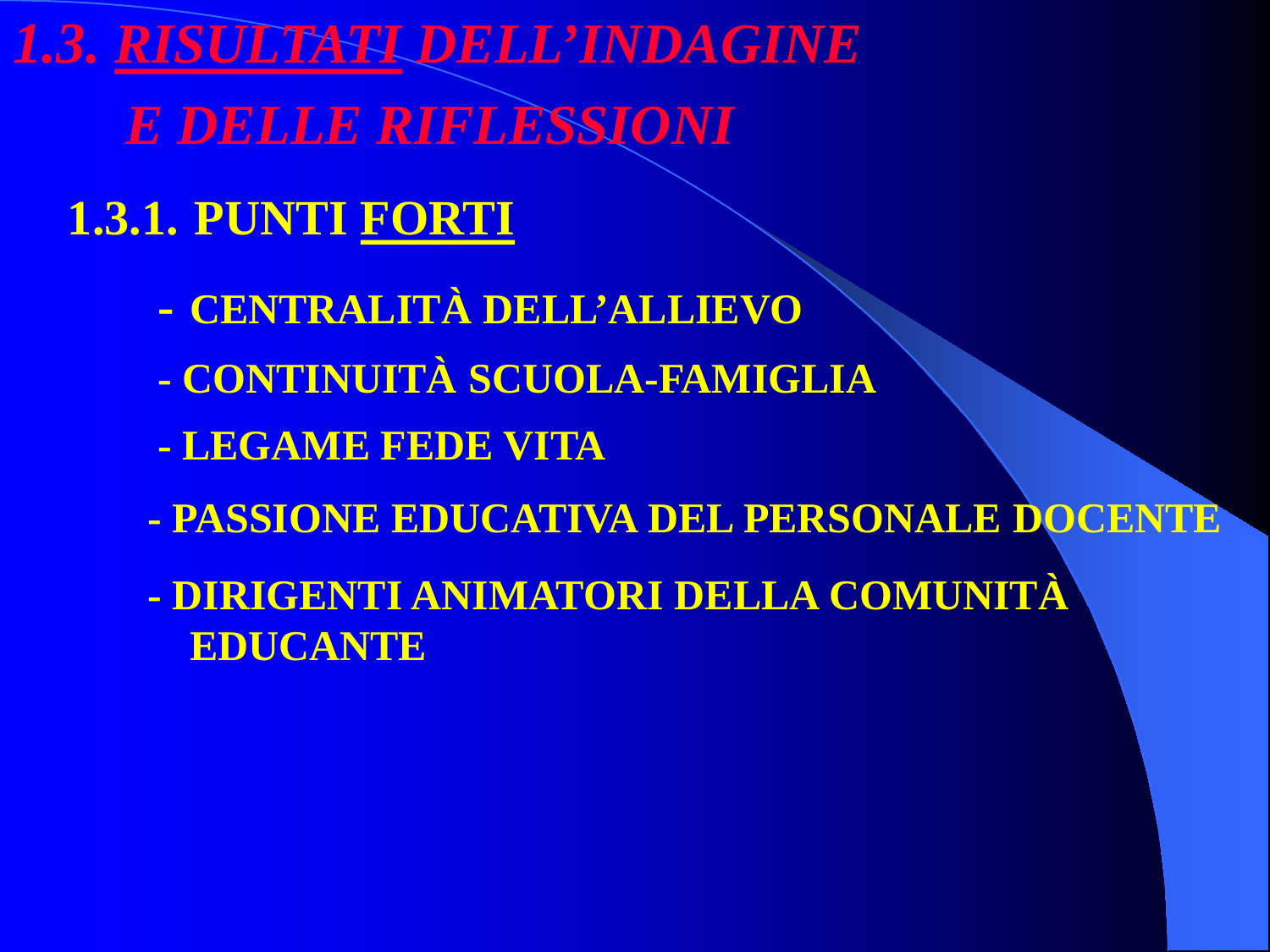1.3. RISULTATI DELL'INDAGINE **E DELLE RIFLESSIONI** 

#### 1.3.2. PUNTI DEBOLI

- RIVENDICAZIONISMO DEGLI STUDENTI PIÙ GRANDI
- GENITORI CONTROPARTE E INDIFFERENTI
- CARENZE NEL LEGAME TRA FEDE E CULTURA
- CRESCENTE INSTABILITÀ DEI DOCENTI LAICI
- CARENZE NELLE RELAZIONI TRA DIRIGENZA **E CORPO DOCENTE**

**1.3.3. INDICAZIONI DI MOLTE BUONE PRATICHE**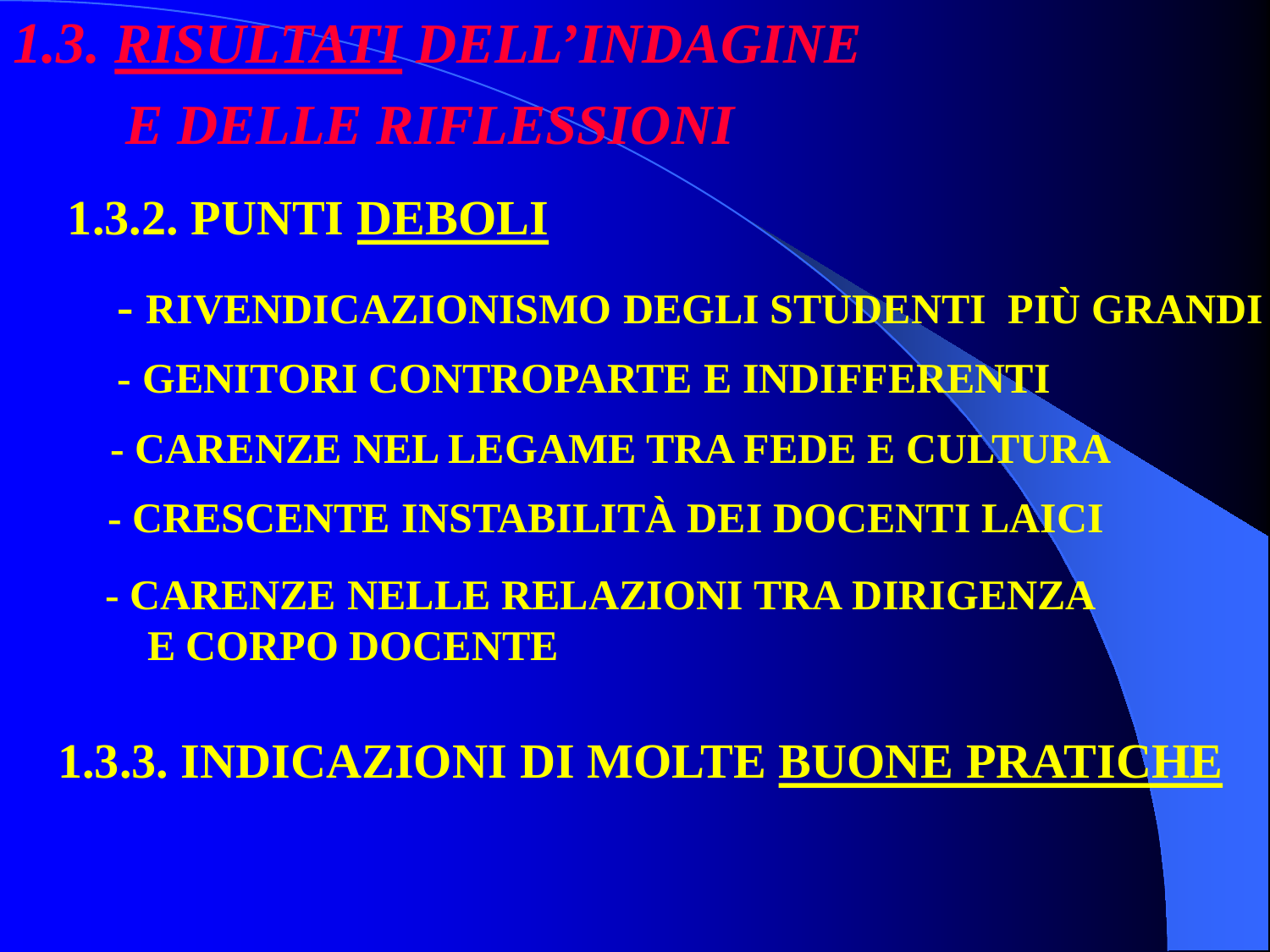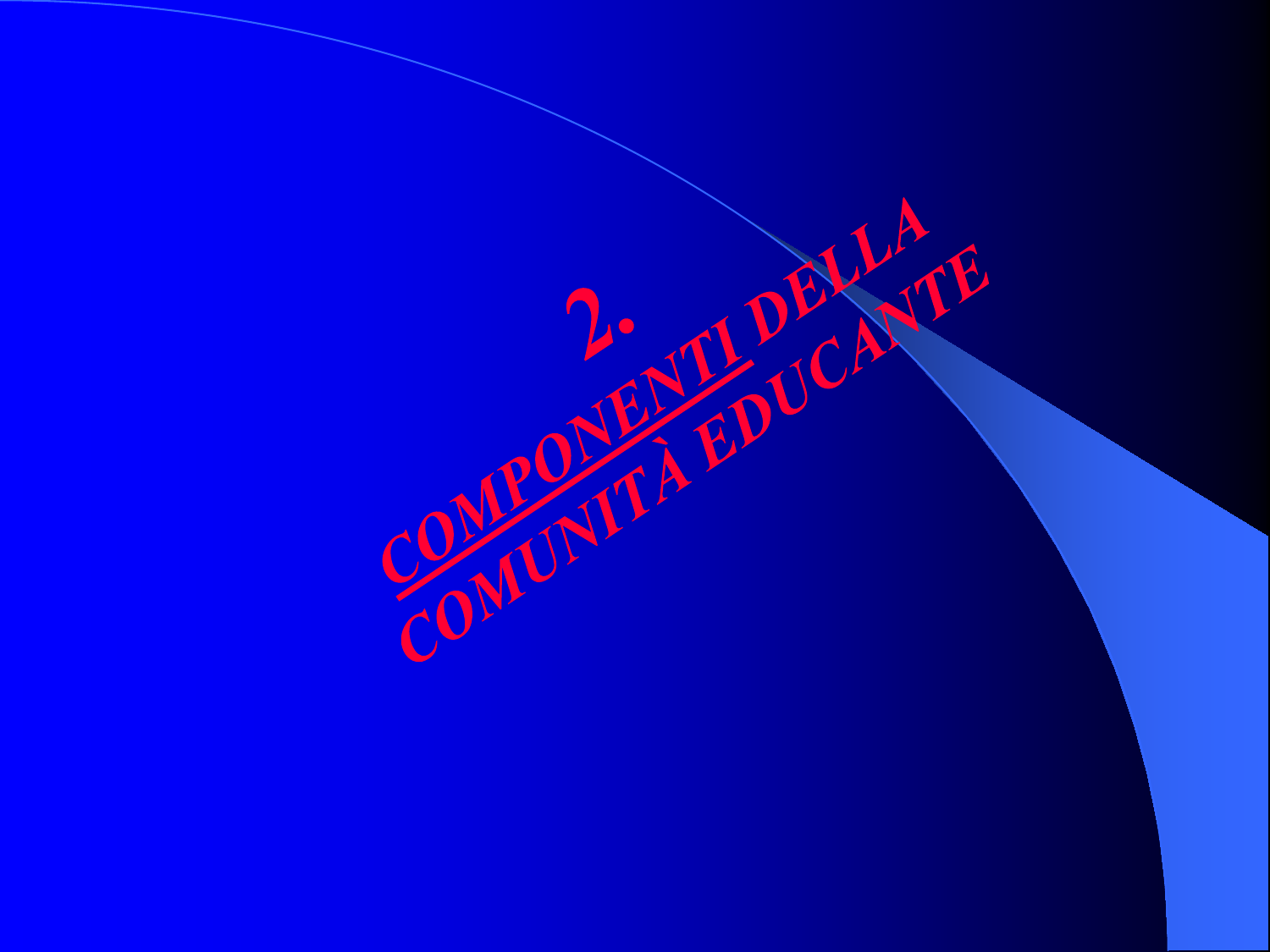#### *2.1. COMPONENTI*

- *- ALLIEVI: PRIMI PROTAGONISTI DELLA LORO FORMAZIONE*
- *- DOCENTI E DIRIGENTI: CENTRO NEVRALGICO DEL PROCESSO DI INSEGNAMENTO-APPRENDIMENTO*
- *- GENITORI: PRINCIPALI RESPONSABILI DELL'EDUCAZIONE DEI FIGLI*
- *- GESTORI: PROPOSTA E VERIFICA DEL CONSEGUIMENTO DEI FINI ISTITUZIONALI*
- *- PERSONALE NON DOCENTE E AMMINISTRATIVO: BUON FUNZIONAMENTO STRUTTURE/SERVIZI*
- *- RAPPRESENTANTI DELLE FORZE SOCIALI*
- *2.2. NON OPERANO SEPARATAMENTE, MA ALL'INTERNO DI UNA COMUNITÀ*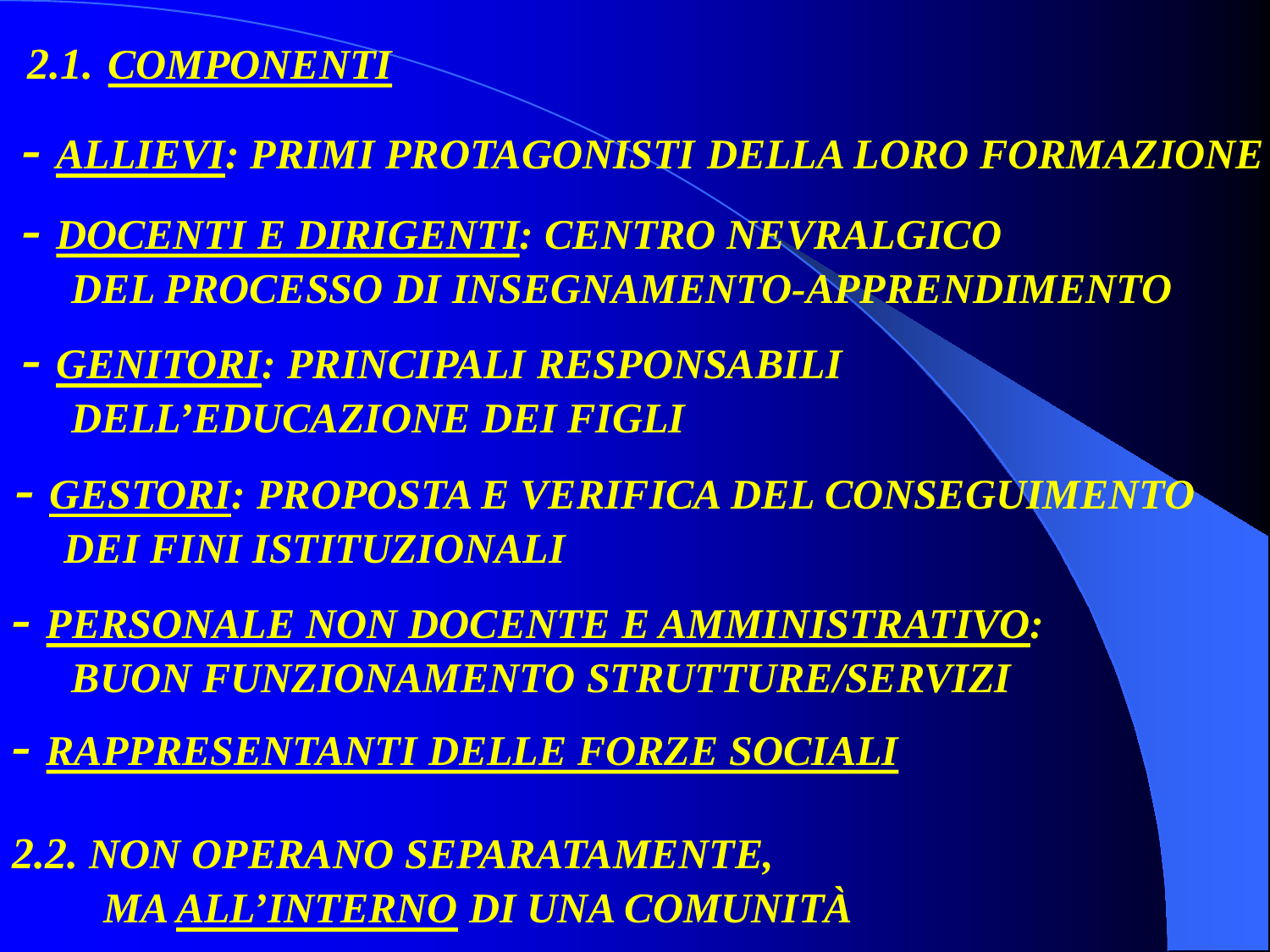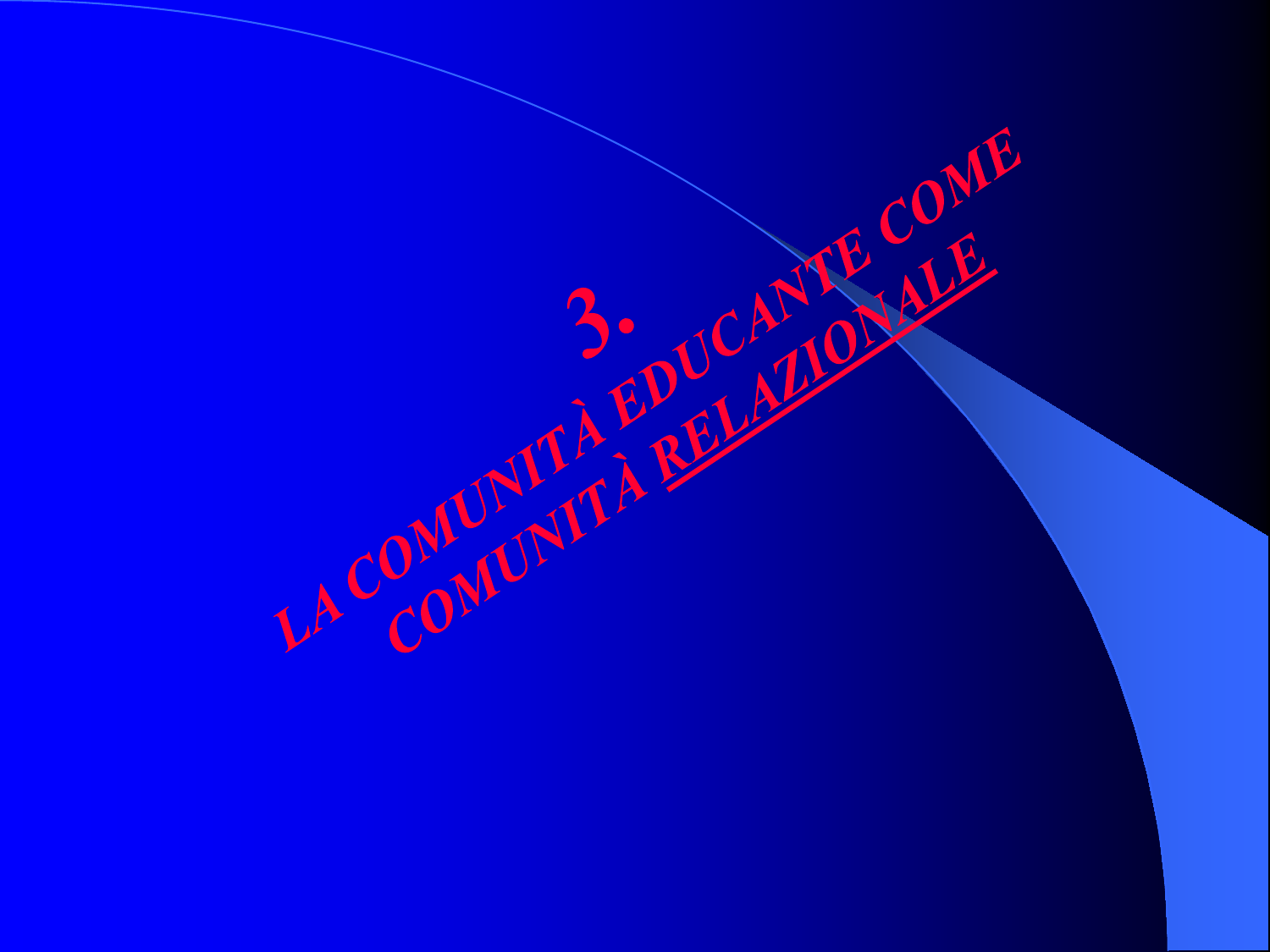*3.1. L'EDUCAZIONE È FUNZIONE ANCHE DEI RAPPORTI TRA LE COMPONENTI*

*3.2. RELAZIONI DOCENTI-STUDENTI:*

 *- ATTENZIONE, RISPETTO, PREMURA, AUTOREVOLEZZA, COERENZA*

 *- NON È MONODIREZIONALE, MA BIDIREZIONALE*

*3.3. RELAZIONI INSEGNANTI E GENITORI: CORRESPONSABILITÀ EDUCATIVA*

*3.4. CONCRETA SOLIDARIETÀ TRA I DOCENTI*

*3.5. RELAZIONI TRA STUDENTI:*

 *- DIALOGO, INCONTRO, AMICIZIA*

 *- SENSO DI RISPETTO, STIMA E SOLIDARIETÀ*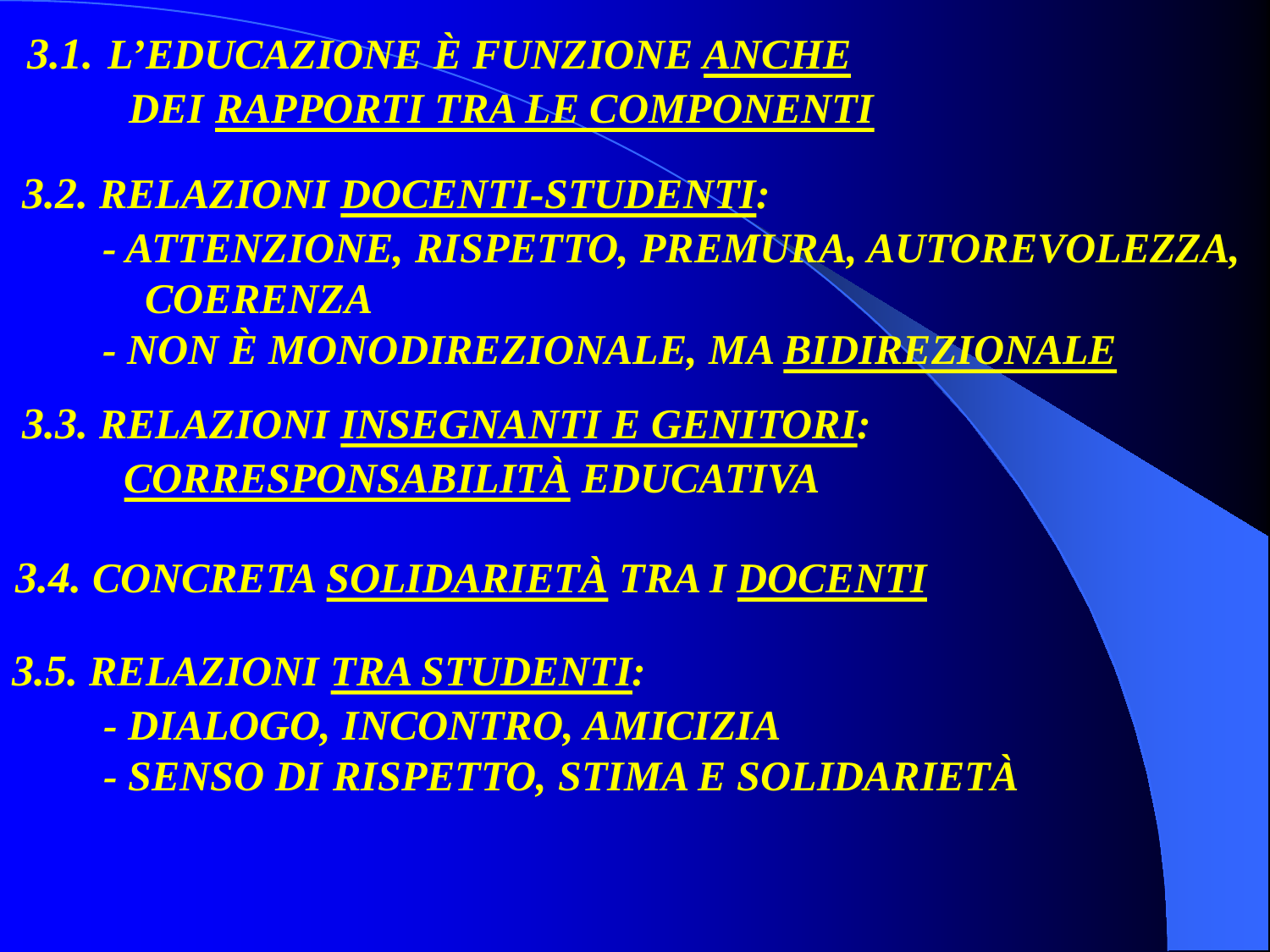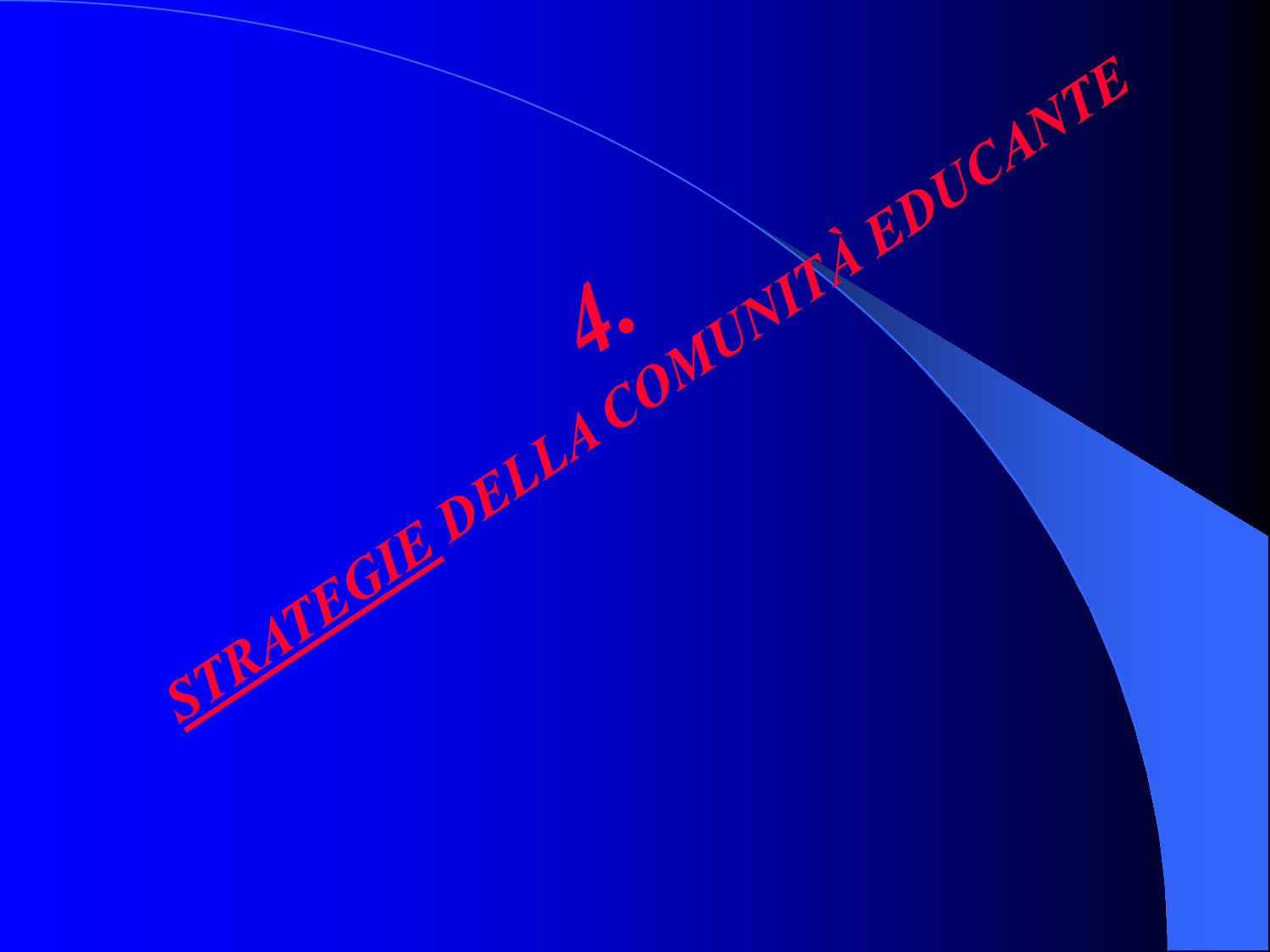*4.1. RESPONSABILITÀ PERSONALE FINALIZZATA ALLA RICERCA DEL BENE COMUNE*

*4.2. COMUNITÀ DI APPRENDIMENTO-INSEGNAMENTO COOPERATIVO*

*4.3. UNA COMUNITÀ MORALE E CRISTIANA: - UN'ESPERIENZA DEI VALORI* 

 *- AIUTO A SCOPRIRE IL DISEGNO DI DIO*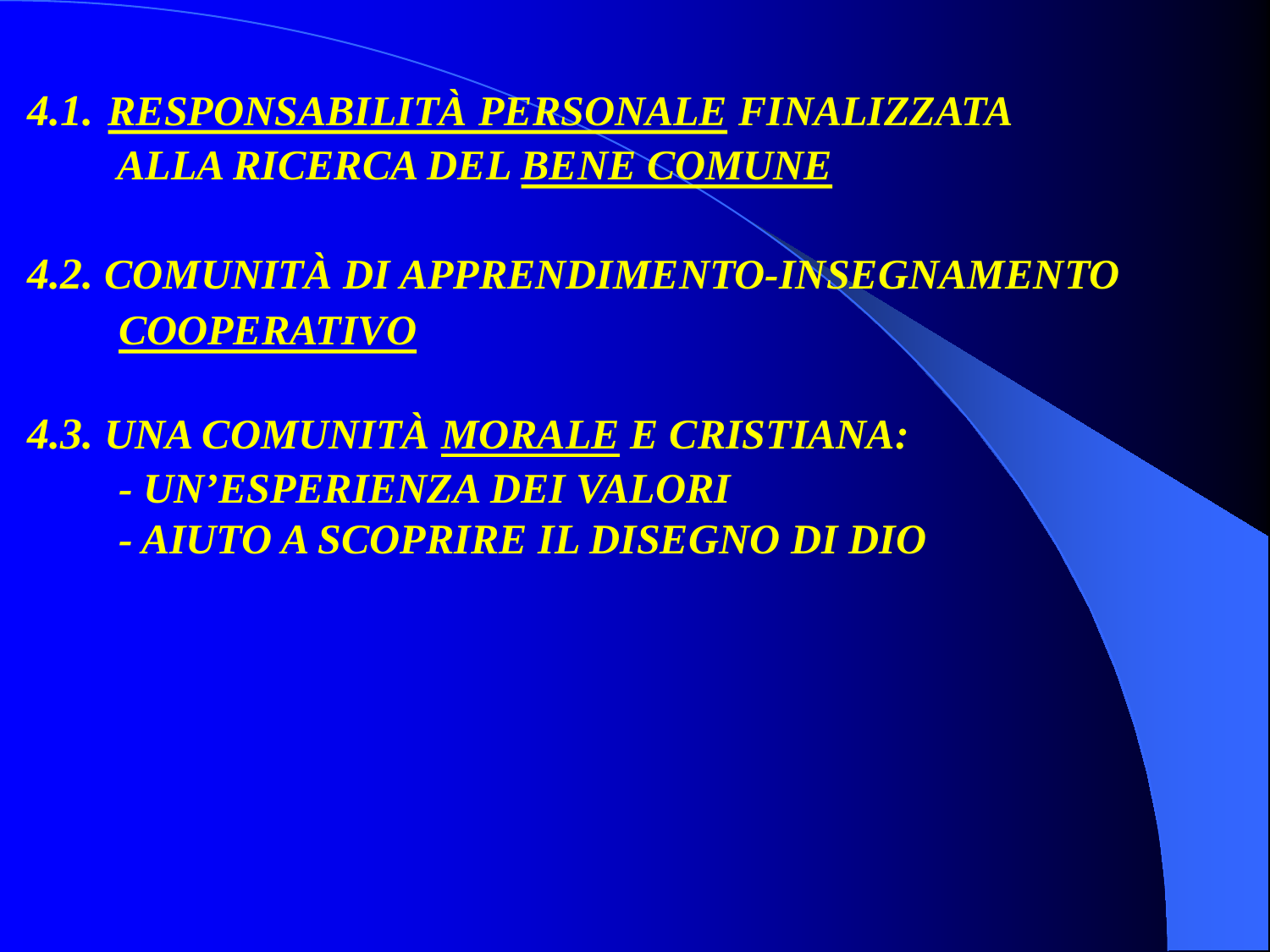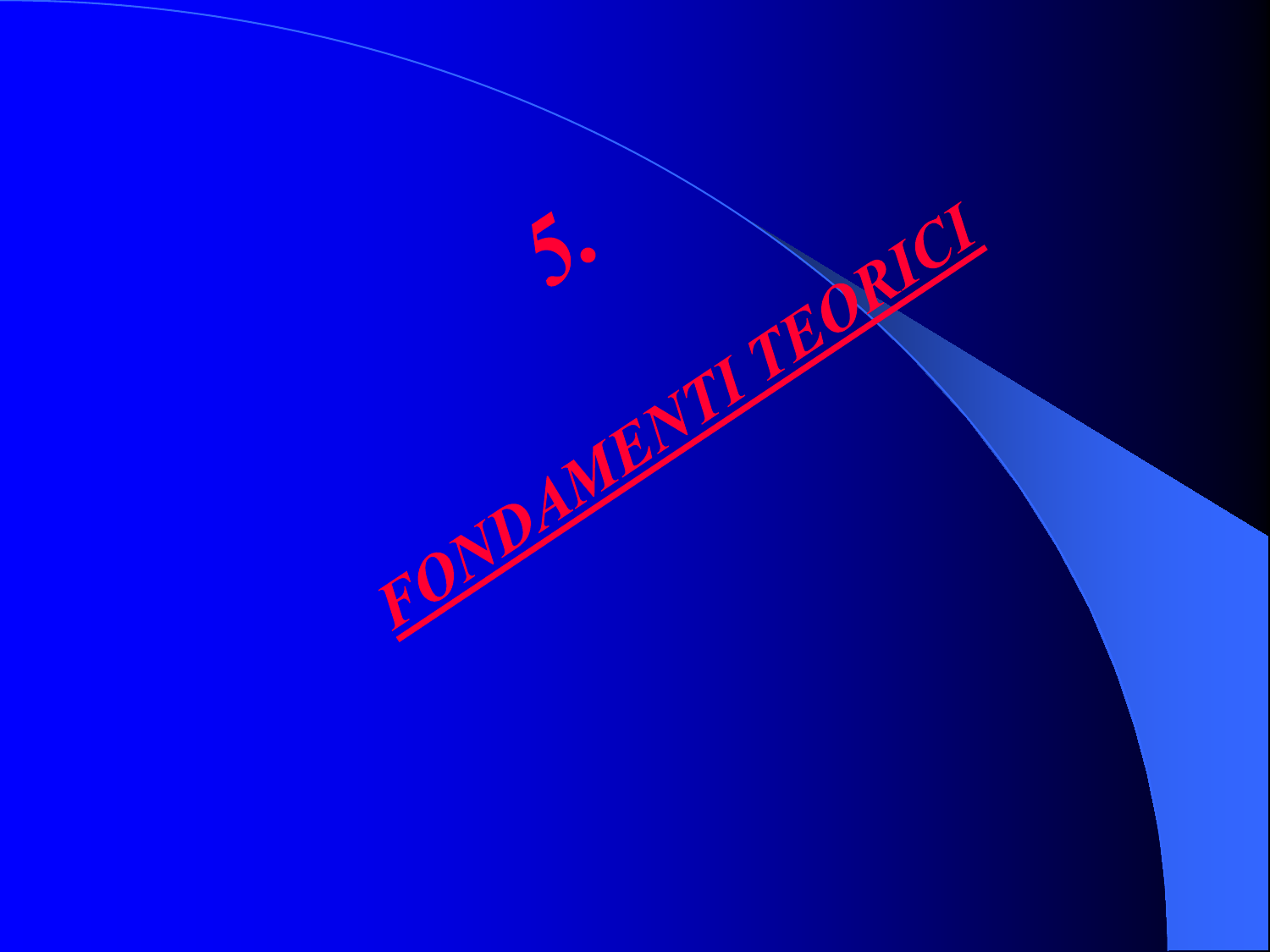5.1. UNA FORMAZIONE EFFICACE ESIGE LA COSTRUZIONE **DI UNA COMUNITÀ EDUCANTE** 

5.2. NELLA SCC LA COMUNITÀ È RIFLESSO DI: - MISTERO TRINITARIO - CHIESA CORPO DI CRISTO E COMUNIONE

5.3. CE: COMUNITÀ PERMEATA DELLO SPIRITO DI LIBERTÀ E DI CARITÀ

5.4. L'ALTRO COME OFFERTA DI UNA RICCHEZZA CHE HA **IL VOLTO DI CRISTO**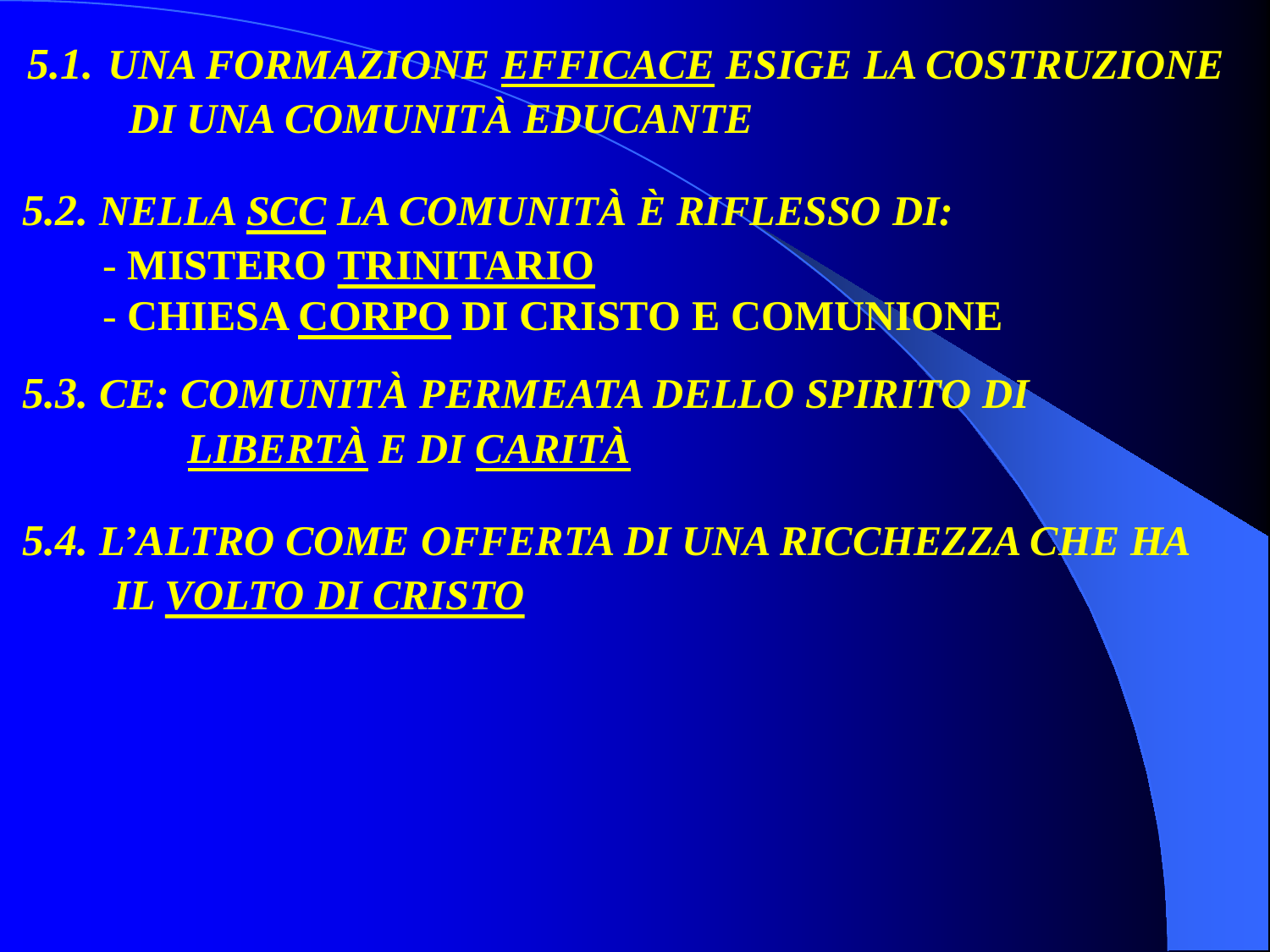